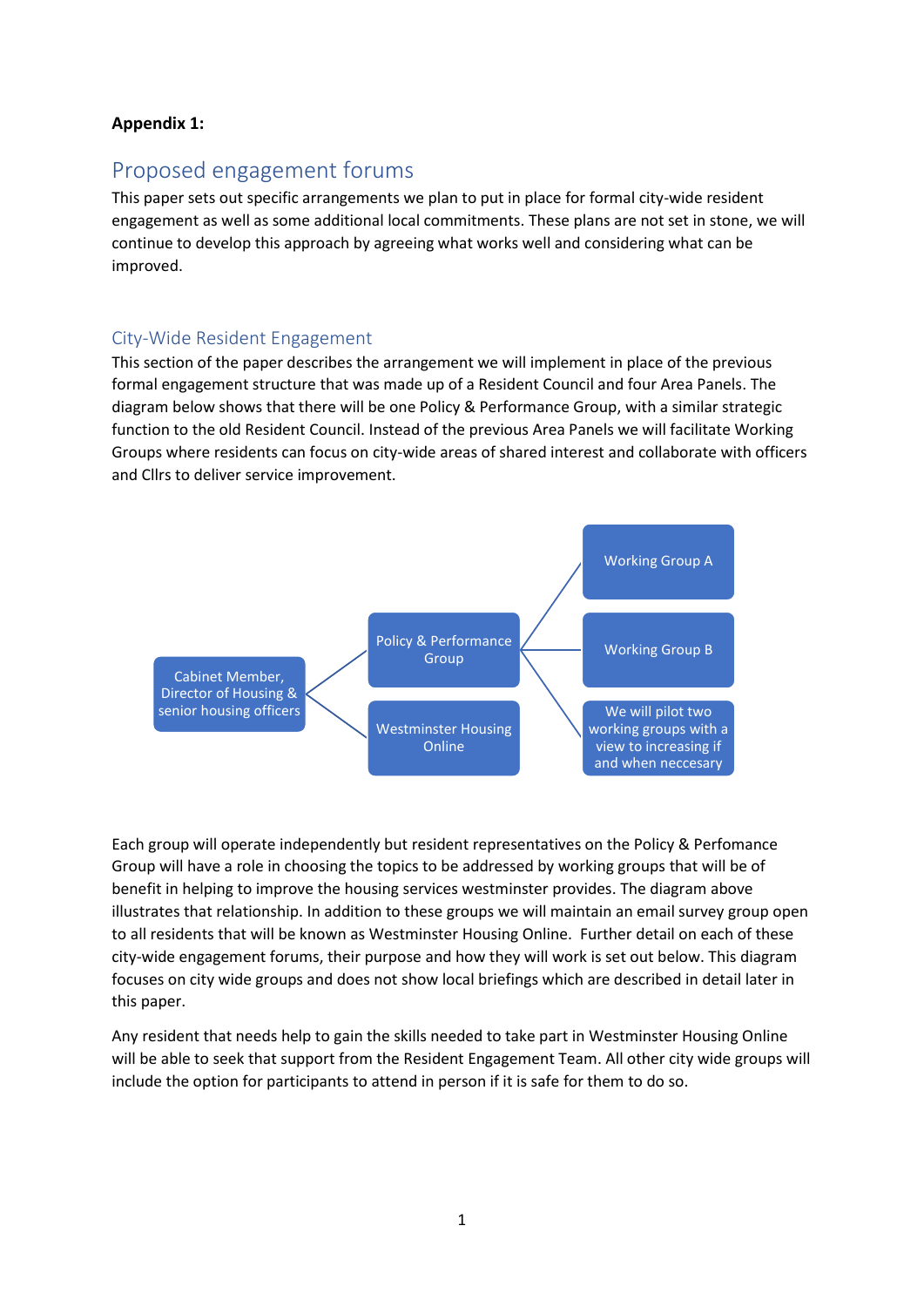| Policy &<br>Performance<br>Group | This will be the main strategic steering group for formal resident engagement<br>over the next three years. It will empower residents to monitor and comment on<br>performance by scrutinising policies, strategic priorities, and service standards.<br>This group will receive reports on learning and improvements arising from<br>feedback, it will discuss the Ombudsman's annual landlord performance report,<br>and it will also help prioritise topics for working groups to address.                                                                                                                                                                                                                                                                                                                                                                                                                                                                                                                                                                                                                                                                                                                                                                                                                                                                                                                                                                                                                                                                                                                                                                                                                                                                                                                                                                                                                                                                                                                                                            |
|----------------------------------|----------------------------------------------------------------------------------------------------------------------------------------------------------------------------------------------------------------------------------------------------------------------------------------------------------------------------------------------------------------------------------------------------------------------------------------------------------------------------------------------------------------------------------------------------------------------------------------------------------------------------------------------------------------------------------------------------------------------------------------------------------------------------------------------------------------------------------------------------------------------------------------------------------------------------------------------------------------------------------------------------------------------------------------------------------------------------------------------------------------------------------------------------------------------------------------------------------------------------------------------------------------------------------------------------------------------------------------------------------------------------------------------------------------------------------------------------------------------------------------------------------------------------------------------------------------------------------------------------------------------------------------------------------------------------------------------------------------------------------------------------------------------------------------------------------------------------------------------------------------------------------------------------------------------------------------------------------------------------------------------------------------------------------------------------------|
|                                  | Chair: Meetings of this group will usually be chaired by a deputy or councillor<br>appointed by the Cabinet Member for Housing Services.<br>Membership: A tenure and area balanced committee of 12 resident<br>representatives. Our aim is to ensure that the committee is representative of all<br>residents. Cllrs and involved residents will oversee the committee selection<br>process which will involve a short written application, shortlisting and an<br>assessment event. The committee may choose to co-opt additional members<br>with specific expertise if needed.<br>Attendees: When appropriate, or relevant to the agenda, meetings of this group<br>may be attended by the Cabinet Member for Housing Service, the Director of<br>Housing and senior officers accountable for the service areas to be discussed.<br>Frequency: This group will meet six times a year.<br>Meetings: Meetings will be held on week day evenings excluding Fridays and will<br>be hybrid so residents can attend in person using a council venue or join<br>remotely using MS Teams. Meetings of this group will be open for any interested<br>resident to observe although only resident representatives on the committee,<br>Cllrs and officers will be able to participate in the discussion.<br>Lead Officers: Meetings of this group will be facilitated by the Resident<br>Engagement Manager who will also be responsible for feeding back to resident<br>representatives on actions arising from previous meetings. The Resident<br>Engagement Manager will be accountable to the Cabinet Member and the<br>Director of Housing.<br>Local Links: Members of local resident groups will be able to apply to join this<br>group, as will any interested resident. The chair of any recognised local resident<br>group will be able to submit questions or suggestions in advance for<br>consideration during meetings of this group. The Resident Engagement Team<br>will ensure that regular updates on the activities of this group are shared in |
|                                  | newsletters and by other means as required.                                                                                                                                                                                                                                                                                                                                                                                                                                                                                                                                                                                                                                                                                                                                                                                                                                                                                                                                                                                                                                                                                                                                                                                                                                                                                                                                                                                                                                                                                                                                                                                                                                                                                                                                                                                                                                                                                                                                                                                                              |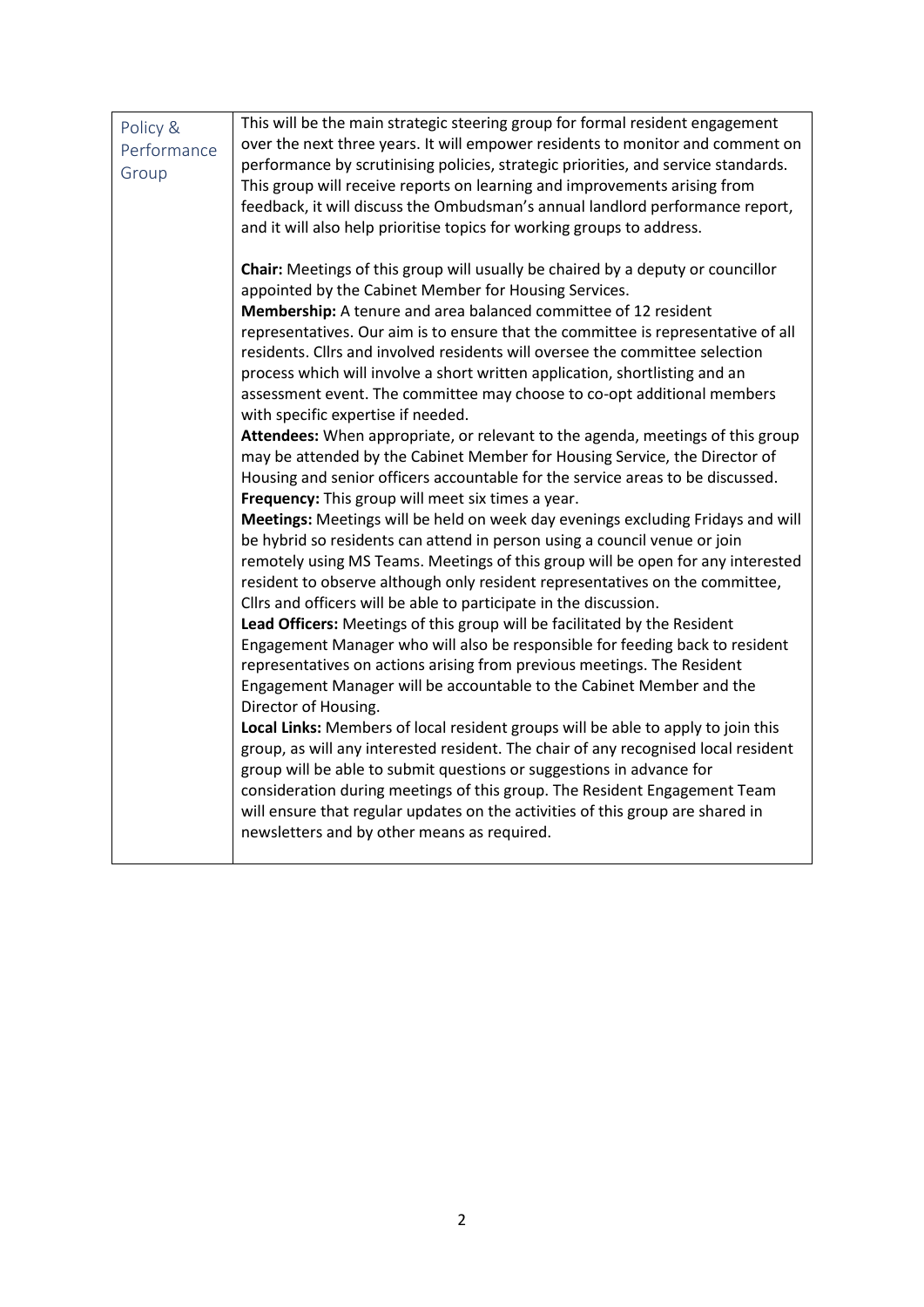| Working | These groups will be time limited. They will enable residents to take on a specific                                                                         |
|---------|-------------------------------------------------------------------------------------------------------------------------------------------------------------|
| Groups  | issue or project and the group will close when that work is complete. That could                                                                            |
|         | involve scrutinising a particular service area or reviewing a new or difficult                                                                              |
|         | process within the service. We will initially create two working groups. The                                                                                |
|         | number of working groups will be flexible so the structure can respond in an                                                                                |
|         | agile way to the needs and capacity of involved residents and the housing                                                                                   |
|         | service. Representatives on the Policy and Performance Group will prioritise and                                                                            |
|         | select working group topics from a list produced by the Resident Engagement                                                                                 |
|         | Team in collaboration with colleagues across the housing service.                                                                                           |
|         | Chair: Working group meetings may be chaired by an interested Cllr appointed                                                                                |
|         | by the Cabinet Member for Housing Services.                                                                                                                 |
|         | Membership: Up to 20 residents can join one working group. If interest is very                                                                              |
|         | high, and more than 20 eligible residents register to take part, an application                                                                             |
|         | process will be used to select participants overseen by Cllrs and involved<br>residents. That will involve a short written application, shortlisting and if |
|         | necessary an assessment event.                                                                                                                              |
|         | Attendees: Officers will attend as appropriate according to the planned agenda.                                                                             |
|         | Frequency: Working groups will have some flexibility to plan their own meetings                                                                             |
|         | as often as required and can request the use of council venues. Formal meetings                                                                             |
|         | facilitated by WCC officers and chaired by Cllrs will occur every other month.                                                                              |
|         | Meetings: Formal meetings will be held on week day evenings excluding Fridays                                                                               |
|         | and will be hybrid so residents can attend in person using a council venue or join                                                                          |
|         | remotely using MS Teams. Formal meetings will be open for any interested                                                                                    |
|         | resident to observe. Only residents who are on the working group, Cllrs and                                                                                 |
|         | officers will be able to participate in the discussion.                                                                                                     |
|         | Lead Officers: Working group meetings will be attended by the relevant senior                                                                               |
|         | officer directly responsible for the service area, process or project under review.                                                                         |
|         | That officer will be responsible for feeding back to resident representatives on                                                                            |
|         | actions arising from previous meetings. Meetings of these group will be                                                                                     |
|         | facilitated by a member of the Resident Engagement Team.                                                                                                    |
|         | Local Links: Members of local resident groups will be able to apply to join                                                                                 |
|         | working groups, as will any interested resident. The Resident Engagement Team                                                                               |
|         | will ensure that regular updates on the activities of these groups are shared in                                                                            |
|         | newsletters and by other means as required.                                                                                                                 |
|         |                                                                                                                                                             |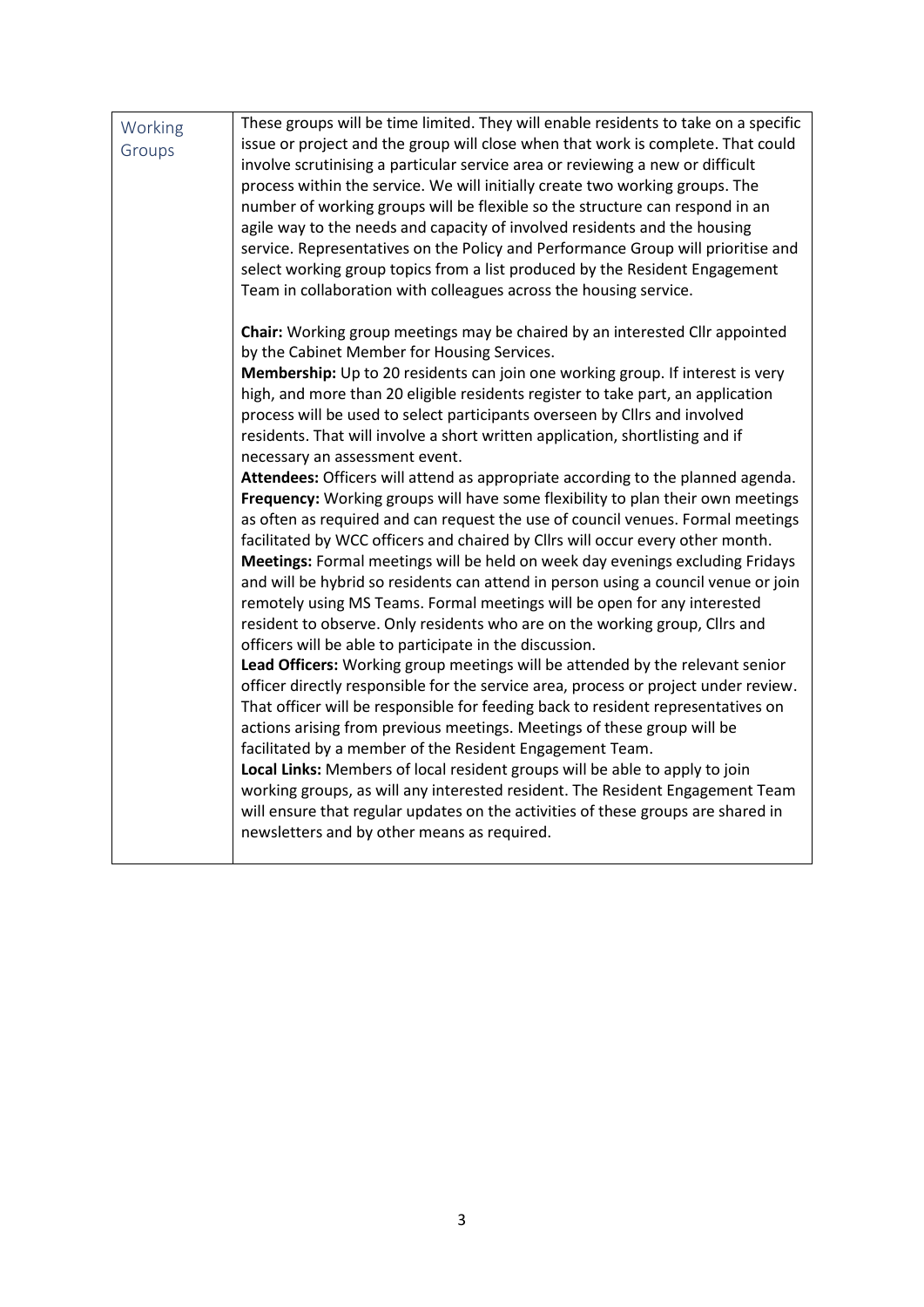| Westminster<br>Housing<br>Online | This online engagement group will enable all residents to give feedback and<br>engage with the service. Residents will subscribe to receive surveys by email<br>which can be completed online at a time that suits them. Each survey will be on<br>a different topic that is a priority at the time. This will help inform other<br>engagement forums and build an in-depth picture of what residents feel about<br>specific topics.                                                                                                                                                                                                                                                                                                                                                                                                                                              |
|----------------------------------|-----------------------------------------------------------------------------------------------------------------------------------------------------------------------------------------------------------------------------------------------------------------------------------------------------------------------------------------------------------------------------------------------------------------------------------------------------------------------------------------------------------------------------------------------------------------------------------------------------------------------------------------------------------------------------------------------------------------------------------------------------------------------------------------------------------------------------------------------------------------------------------|
|                                  | <b>Membership:</b> Any eligible resident will be able to join this email survey group.<br>There is no upper limit on the number of participants. Residents will be able to<br>register on our website and can unsubscribe whenever they wish.<br>Frequency: Surveys will be sent regularly and as required to inform other<br>resident engagement groups or the work of officers across the housing service.<br>Lead Officers: These surveys will be created, sent and feedback analysed by the<br>Resident Engagement Team in collaboration with colleagues across the housing<br>service.<br>Local Links: Members of local resident groups will be able to join this groups, as<br>will any interested resident. The Resident Engagement Team will ensure that<br>regular updates on the activities of these group are shared in newsletters and by<br>other means as required. |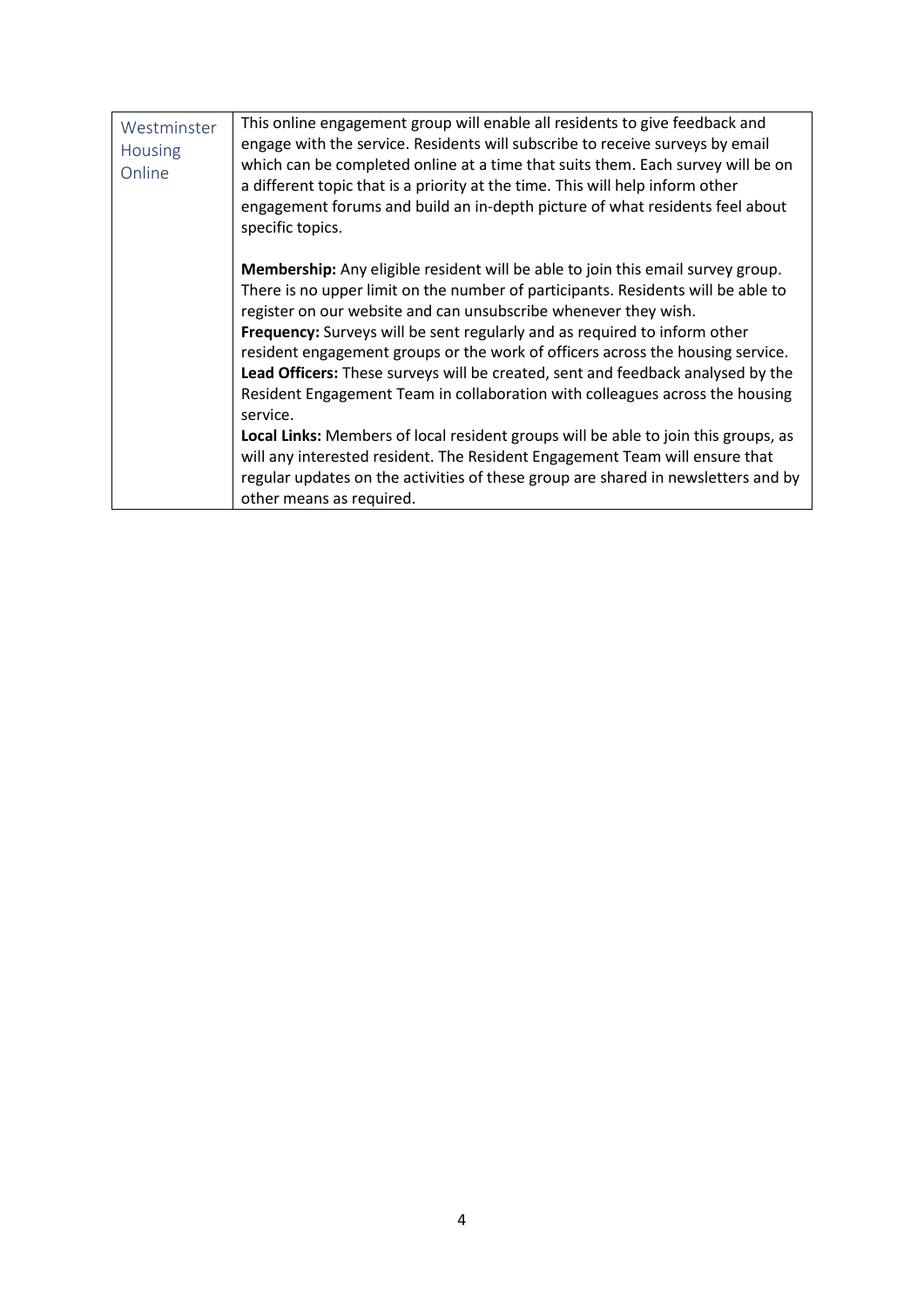### Engaging with local residents

As part of this review, we have not proposed any changes to the dedicated support we offer for recognised local resident associations/groups. We will continue to support and liaise with them at a local level as we have in the past.

In addition, we will offer local online housing service briefings by local housing managers. Their purpose and how they will work is set out below. Any resident that needs help to gain the skills needed to join a local briefing online will be able to seek that support from the Resident Engagement Team.

| Local            | These online briefings will give residents the opportunity to hear and ask             |
|------------------|----------------------------------------------------------------------------------------|
| <b>Briefings</b> | questions about the work of the housing team. This will include key updates            |
|                  | from across the service as well as information about what has been happening           |
|                  | locally. There will then be an opportunity to highlight any ongoing estate,            |
|                  | neighbourhood, or patch wide issues. Local issues raised would feed into and be        |
|                  | tracked via the relevant estate action plans which are available for residents to      |
|                  | view on our website. Likewise with issues regarding estate inspections.                |
|                  | Individual issues should not be raised in this open forum.                             |
|                  | Chair: Local Briefings will be delivered by a local Housing Officer. The Resident      |
|                  | Engagement Manager will work closely with local managers to ensure Housing             |
|                  | Officers receive the training and support needed to deliver briefings effectively.     |
|                  | Membership: All WCC residents living in the area covered by the briefing will be       |
|                  | able to join the briefing on MS Teams.                                                 |
|                  | Attendees: Other officers will join as appropriate according to the planned<br>agenda. |
|                  | Frequency: Local Briefings will be held monthly.                                       |
|                  | Meetings: 45-minute briefings will be held on week day evenings excluding              |
|                  | Fridays and will be accessible online so residents can join remotely using MS          |
|                  | Teams. Any resident that has difficulty joining online can request support to do       |
|                  | so from the Resident Engagement Team.                                                  |
|                  | Lead Officers: The Housing Officer will be responsible for feeding back to             |
|                  | residents on actions arising from previous briefings.                                  |
|                  | Local Links: Members of local resident groups will be able to join these briefings,    |
|                  | as will any interested local resident.                                                 |
|                  |                                                                                        |